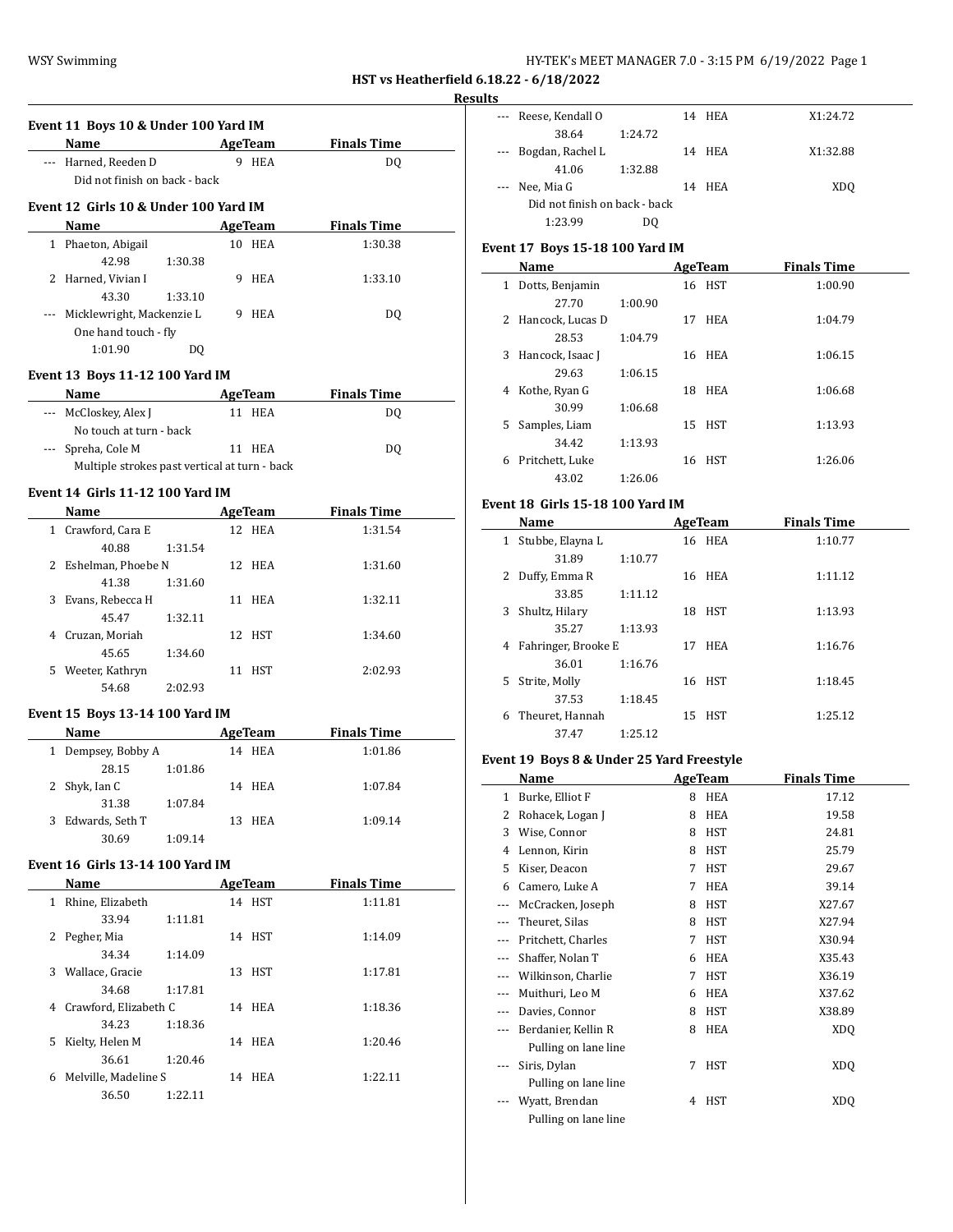## **Results**

|                | Event 20 Girls 8 & Under 25 Yard Freestyle |    |                |                    |
|----------------|--------------------------------------------|----|----------------|--------------------|
|                | Name                                       |    | <b>AgeTeam</b> | <b>Finals Time</b> |
| $\mathbf{1}$   | Evans, Annabelle N                         | 8  | <b>HEA</b>     | 18.79              |
| 2              | Thiesen, Kate                              | 8  | <b>HST</b>     | 27.68              |
| 3              | Wyatt, Madelyn                             | 8  | <b>HST</b>     | 32.62              |
| 4              | Dodd, Annagrace                            | 8  | <b>HST</b>     | 34.07              |
| 5              | Cramer, Josie A                            | 7  | <b>HEA</b>     | 36.18              |
| 6              | Woodfield, Olivia J                        | 8  | <b>HEA</b>     | 39.56              |
| ---            | Johnson, Jillian                           | 8  | <b>HST</b>     | X27.45             |
| $---$          | Day, Charlotte                             | 6  | <b>HST</b>     | X30.29             |
| ---            | Thiesen, Callie                            | 6  | <b>HST</b>     | X33.25             |
| ---            | Rohacek, Brooklyn N                        | 6  | HEA            | X35.15             |
|                | Shandor, Clara E                           | 7  | <b>HEA</b>     | X36.58             |
| ---            | Muithuri, Trina W                          | 7  | <b>HEA</b>     | X37.69             |
| $- - -$        | Smith, Lydia                               | 6  | <b>HST</b>     | X37.99             |
| ---            | Smith, Scarlett                            | 7  | <b>HST</b>     | X39.12             |
| ---            | Garg, Meher                                | 7  | <b>HST</b>     | X46.43             |
| ---            | Demetriou, Sally                           | 6  | HST            | X48.22             |
| $- - -$        | Neubaum, Gabby M                           | 6  | <b>HEA</b>     | X48.83             |
| ---            | Yang, Jennie                               | 7  | <b>HST</b>     | XDQ                |
|                | Pulling on lane line                       |    |                |                    |
|                | Event 21 Boys 9-10 50 Yard Freestyle       |    |                |                    |
|                | Name                                       |    | <b>AgeTeam</b> | <b>Finals Time</b> |
| 1              | Dorsey, Parker M                           | 9  | <b>HEA</b>     | 42.22              |
| 2              | Johnson, James                             | 10 | <b>HST</b>     | 44.49              |
| 3              | Samples, Marshall                          | 10 | <b>HST</b>     | 46.49              |
| 4              | Skrinak, Noah E                            | 10 | <b>HEA</b>     | 48.63              |
| 5              | Kiser, Cannon                              | 9  | HST            | 51.38              |
| 6              | Barrios, Julian A                          | 10 | <b>HEA</b>     | 55.59              |
| $\overline{a}$ | Dodd, Brandon                              | 10 | <b>HST</b>     | X48.16             |
| ---            | Bekelja, Mickey J                          | 9  | <b>HEA</b>     | X52.80             |
| ---            | Thiesen, Henry                             | 10 | <b>HST</b>     | X57.47             |
| ---            | Demetriou, Jimmy                           | 9  | <b>HST</b>     | X58.21             |
| $- - -$        | Garg, Viraaj                               | 9  | <b>HST</b>     | X1:01.32           |

--- Storry, Jackson T 9 HEA XDQ Pulling on lane line

## **Event 22 Girls 9-10 50 Yard Freestyle**

|       | Name                      |    | AgeTeam    | <b>Finals Time</b> |
|-------|---------------------------|----|------------|--------------------|
| 1     | Phaeton, Abigail          | 10 | <b>HEA</b> | 32.54              |
| 2     | Shaffer, Emersyn M        | 9  | <b>HEA</b> | 40.96              |
| 3     | Bowers, Callie L          | 10 | <b>HEA</b> | 41.77              |
| 4     | Yates, Sadie              | 10 | <b>HST</b> | 45.48              |
| 5.    | Hevel, Isabella           | 10 | <b>HST</b> | 49.58              |
| 6     | Wise, Madison             | 10 | HST        | 50.24              |
| $---$ | Micklewright, Mackenzie L | 9  | <b>HEA</b> | X49.30             |
|       | Bogdan, Leah M            | 10 | <b>HEA</b> | X51.68             |
|       | Fleming, Emily J          | 9  | <b>HEA</b> | X52.51             |
|       | Albrecht, Lizah           | 10 | HST        | X52.56             |
|       | Smith, Eliza              | 10 | HST        | X52.66             |
|       | Wilkinson, Caroline       | 9  | <b>HST</b> | X59.22             |
|       | Shandor, Selina G         | 9  | <b>HEA</b> | X1:09.20           |
|       |                           |    |            |                    |

--- Patti, Cooper B 9 HEA X1:03.71 --- Siris, Wesley 9 HST X1:18.78

|         | Event 23 Boys 11-12 50 Yard Freestyle  |                  |                    |
|---------|----------------------------------------|------------------|--------------------|
|         | Name                                   | AgeTeam          | <b>Finals Time</b> |
| 1       | Sweeney, Nathan J                      | 12<br>HEA        | 27.89              |
|         | 2 Parker, Landon J                     | 11<br>HEA        | 45.20              |
|         | 3 Hoppes, Eli                          | 11 HST           | 46.41              |
|         | 4 Patti, Crosby A                      | 11 HEA           | 47.28              |
|         | 5 Wyatt, Liam                          | 11 HST           | 51.75              |
|         | 6 Jobes, Garrett                       | 11 HST           | 52.09              |
|         | --- Endlich, Lincoln                   | 12 HST           | X38.27             |
|         | --- Everett, Shane                     | 12 HST           | X1:02.70           |
|         | Event 24 Girls 11-12 50 Yard Freestyle |                  |                    |
|         | Name                                   | AgeTeam          | <b>Finals Time</b> |
|         | 1 Eshelman, Phoebe N                   | 12 HEA           | 34.61              |
|         | 2 Bowden, Claire P                     | 11 HEA           | 34.93              |
|         | 3 Sowers, Lexie R                      | 11 HEA           | 36.72              |
|         | 4 Kiser, Maddox                        | 11 HST           | 42.05              |
|         | 5 Smith, Grace                         | 12 HST           | 43.12              |
|         | 6 Clouser, Adelaide                    | 11 HST           | 45.18              |
|         | --- Katzenmoyer, Maggie A              | 12 HEA           | X36.09             |
|         | --- Burke, Mina J                      | 11 HEA           | X37.02             |
|         | --- Muithuri, Nikita W                 | 12 HEA           | X38.82             |
|         | --- Harrison, Nicolette S              | 11 HEA           | X42.10             |
|         |                                        |                  |                    |
|         | --- Shyk, Jane R                       | 11 HEA           | X42.90             |
|         | --- Bentley, Riley M                   | 12 HEA           | X44.01             |
|         | --- Schroeder, CC C                    | 12 HEA           | X48.85             |
|         | --- Demetriou, Melanie                 | 12 HST           | X49.47             |
|         | --- Yang, Rachel                       | 12 HST           | X58.43             |
|         | Nasuta, Izzy A                         | 11 HEA           | X1:00.73           |
|         | Event 25 Boys 13-14 50 Yard Freestyle  |                  |                    |
|         | Name                                   | <b>AgeTeam</b>   | <b>Finals Time</b> |
|         | 1 Dempsey, Bobby A                     | 14 HEA           | 24.10              |
|         | 2 Duffy, RJ J                          | 13 HEA           | 24.89              |
|         | 3 Bowden, Lane K                       | 14 HEA           | 26.80              |
|         | 4 Demetriou, Joey                      | 14 HST           | 36.03              |
|         | 5 Strite, Mason                        | 13 HST           | 51.03              |
|         | --- Sowers, Ryan A                     | 14 HEA           | X28.38             |
|         | --- Patti, Isak V                      | 14 HEA           | X31.66             |
|         | --- Santiago, Jose F                   | 14 HEA           | X41.90             |
|         | Event 26 Girls 13-14 50 Yard Freestyle |                  |                    |
|         | Name                                   | <b>AgeTeam</b>   | <b>Finals Time</b> |
|         | 1 Wallace, Layla                       | 14               |                    |
|         |                                        | HST<br>HEA       | 27.91              |
|         | 2 McShane, Mia G                       | 13               | 29.34              |
|         | 3 Wallace, Gracie                      | <b>HST</b><br>13 | 30.68              |
|         | 4 Reese, Kendall O                     | 14<br>HEA        | 30.81              |
| 5       | Silot, Kimberly P                      | HEA<br>13        | 31.67              |
|         | 6 Weeter, Madelyn                      | 14 HST           | 38.87              |
|         | --- Nee, Mia G                         | 14 HEA           | X31.69             |
|         | --- Melville, Madeline S               | 14 HEA           | X31.82             |
|         | --- Kielty, Helen M                    | 14 HEA           | X32.21             |
|         | --- Hatfield, Erin M                   | 13 HEA           | X32.91             |
|         | --- Skrinak, Samantha S                | HEA<br>13        | X34.47             |
|         | --- Eshelman, Marina M                 | HEA<br>14        | X34.72             |
| $- - -$ | Muithuri, Syesha W                     | HEA<br>13        | X35.12             |
| ---     | Bogdan, Rachel L                       | 14 HEA           | X36.31             |
|         |                                        |                  |                    |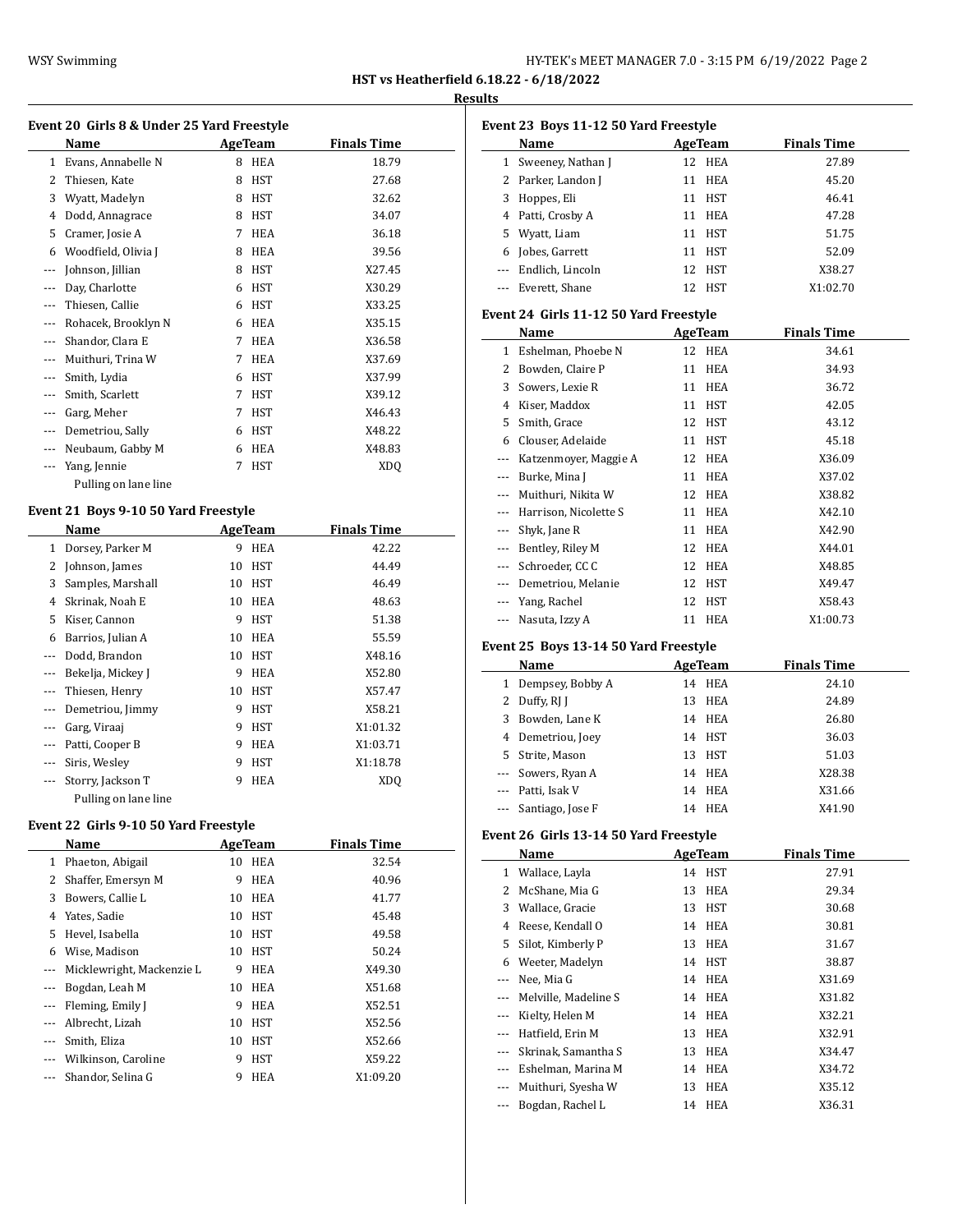| HY-TEK's MEET MANAGER 7.0 - 3:15 PM 6/19/2022 Page 3 |  |  |  |  |  |
|------------------------------------------------------|--|--|--|--|--|
|------------------------------------------------------|--|--|--|--|--|

## **Results**

| Event 27 Boys 15-18 50 Yard Freestyle |                                            |    |                |                    |  |  |
|---------------------------------------|--------------------------------------------|----|----------------|--------------------|--|--|
|                                       | Name                                       |    | <b>AgeTeam</b> | <b>Finals Time</b> |  |  |
| 1                                     | Haskins, John A                            | 17 | HEA            | 23.38              |  |  |
| 2                                     | Solimeo, Rocco R                           | 17 | <b>HEA</b>     | 23.64              |  |  |
| 3                                     | Dotts, Adam                                | 18 | HST            | 23.96              |  |  |
|                                       | 4 Madden, Luke T                           | 16 | HEA            | 24.46              |  |  |
| 5                                     | Pritchett, Luke                            |    | 16 HST         | 31.82              |  |  |
| 6                                     | LaRuffa, Jeff                              | 17 | <b>HST</b>     | 34.08              |  |  |
| ---                                   | Dempsey, Luke A                            | 16 | HEA            | X24.31             |  |  |
| ---                                   | Bender, Brandon N                          | 18 | HEA            | X26.78             |  |  |
| ---                                   | Corbett, Mitchell J                        | 15 | HEA            | X27.04             |  |  |
| ---                                   | Marsico, Ugo R                             | 15 | HEA            | X27.45             |  |  |
| ---                                   | Patterson, Luke J                          | 15 | HEA            | X27.77             |  |  |
| ---                                   | Ondesko, Teddy D                           | 15 | HEA            | X28.31             |  |  |
| $---$                                 | Apeti, Peter M                             | 18 | HEA            | X29.27             |  |  |
| ---                                   | Burkley, Thomas T                          |    | 16 HEA         | X30.43             |  |  |
| ---                                   | Fleming, Chris J                           | 15 | HEA            | X30.60             |  |  |
|                                       | --- Ramsey, Eren M                         |    | 15 HEA         | X31.01             |  |  |
| $---$                                 | Liu, Bryant                                | 15 | HST            | X34.64             |  |  |
| ---                                   | Cruzan, Drew                               | 15 | <b>HST</b>     | X35.26             |  |  |
| $\cdots$                              | Mader, Jacob                               | 16 | HST            | X35.34             |  |  |
|                                       |                                            |    |                |                    |  |  |
|                                       | Event 28 Girls 15-18 50 Yard Freestyle     |    |                |                    |  |  |
|                                       | Name                                       |    | <b>AgeTeam</b> | <b>Finals Time</b> |  |  |
|                                       | 1 Benka-Davies, Zoe M                      | 16 | HEA            | 27.64              |  |  |
|                                       | 2 Fahringer, Brooke E                      | 17 | HEA            | 29.08              |  |  |
| 3                                     | Kielty, Alice M                            | 16 | HEA            | 29.51              |  |  |
| 4                                     | Rivera, MaKayla                            | 16 | HST            | 32.73              |  |  |
| 5                                     | Rhine, Faith                               | 18 | HST            | 38.18              |  |  |
| 6                                     | Seltzer, Carina                            | 15 | HST            | 38.98              |  |  |
|                                       | --- Lasher, Jodi N                         | 17 | HEA            | X29.10             |  |  |
| ---                                   | Sweeney, Coryn E                           | 15 | HEA            | X30.28             |  |  |
| ---                                   | Settle, Margaret C                         |    | 16 HEA         | X32.67             |  |  |
| ---                                   | Bender, Brooke M                           |    | 16 HEA         | X34.82             |  |  |
| ---                                   | Hatfield, Alison C                         | 15 | HEA            | X35.37             |  |  |
| ---                                   | Williams, Autumn B                         | 15 | HEA            | X36.82             |  |  |
| ---                                   | Keyrouze, Kaylynne E                       | 17 | HEA            | X37.27             |  |  |
| ---                                   | Owsley, Morgan                             | 15 | HST            | X37.56             |  |  |
|                                       | Event 29 Boys 8 & Under 25 Yard Backstroke |    |                |                    |  |  |
|                                       | <b>Name</b>                                |    | <b>AgeTeam</b> | <b>Finals Time</b> |  |  |
| 1                                     | Burke, Elliot F                            | 8  | HEA            | 31.29              |  |  |
| 2                                     | Wise, Connor                               | 8  | HST            | 32.17              |  |  |
| 3                                     | Kiser, Deacon                              | 7  | HST            | 32.80              |  |  |
| 4                                     | Theuret, Silas                             | 8  | HST            | 35.60              |  |  |
| 5                                     | Shaffer, Nolan T                           | 6  | HEA            | 51.65              |  |  |
| ---                                   | Lennon, Kirin                              | 8  | HST            | X37.61             |  |  |
| ---                                   | Pritchett, Charles                         | 7  | HST            | X37.94             |  |  |
| ---                                   | Wilkinson, Charlie                         | 7  | <b>HST</b>     | X49.32             |  |  |
| ---                                   | McCracken, Joseph                          | 8  | HST            | XDQ                |  |  |
|                                       | Did not finish on back                     |    |                |                    |  |  |
| ---                                   | Camero, Luke A                             | 7  | HEA            | DQ                 |  |  |
|                                       | Pulling on lane line                       |    |                |                    |  |  |
| ---                                   | Davies, Connor                             | 8  | HST            | XDQ                |  |  |
|                                       | Pulling on lane line                       |    |                |                    |  |  |
|                                       | Siris, Dylan                               | 7  | HST            | <b>XDQ</b>         |  |  |
|                                       | Did not finish on back                     |    |                |                    |  |  |
|                                       |                                            |    |                |                    |  |  |

|       | --- Muithuri, Leo M                            |    | 6 HEA             | <b>XDQ</b>         |  |
|-------|------------------------------------------------|----|-------------------|--------------------|--|
|       | Did not finish on back                         |    |                   |                    |  |
|       | Event 30 Girls 8 & Under 25 Yard Backstroke    |    |                   |                    |  |
|       | Name                                           |    |                   | <b>Finals Time</b> |  |
|       |                                                |    | <b>AgeTeam</b>    | 30.96              |  |
|       | 1 Johnson, Jillian                             |    | 8 HST<br>8 HST    | 33.63              |  |
|       | 2 Thiesen, Kate<br>3 Wyatt, Madelyn            |    | 8 HST             | 34.12              |  |
|       |                                                |    | 6 HST             | X30.53             |  |
|       | --- Day, Charlotte<br>--- Dodd, Annagrace      |    | 8 HST             | X37.23             |  |
|       |                                                |    | 6 HST             | X48.93             |  |
|       | --- Demetriou, Sally<br>--- Smith, Lydia       |    | 6 HST             | X52.34             |  |
|       | --- Yang, Jennie                               | 7  | <b>HST</b>        | X54.73             |  |
| ---   | Rohacek, Brooklyn N                            |    | 6 HEA             |                    |  |
|       |                                                |    |                   | DQ                 |  |
|       | Pulling on lane line<br>Thiesen, Callie        |    | 6 HST             |                    |  |
|       |                                                |    |                   | XDQ                |  |
|       | Pulling on lane line<br>Garg, Meher            |    |                   |                    |  |
|       |                                                | 7  | HST               | XDQ                |  |
|       | Did not finish on back                         |    |                   |                    |  |
| ---   | Muithuri, Trina W                              | 7  | HEA               | DQ                 |  |
|       | Pulling on lane line                           |    |                   |                    |  |
|       | --- Smith, Scarlett                            | 7  | HST               | XDQ                |  |
|       | Pulling on lane line                           |    |                   |                    |  |
|       | --- Shandor, Clara E                           | 7  | HEA               | NS                 |  |
|       | Event 31 Boys 9-10 50 Yard Backstroke          |    |                   |                    |  |
|       | Name                                           |    | <b>AgeTeam</b>    | <b>Finals Time</b> |  |
|       | 1 Harned, Reeden D                             |    | 9 HEA             | 46.50              |  |
|       | 2 Dorsey, Parker M                             |    | 9 HEA             | 54.93              |  |
|       | 3 Dodd, Brandon                                |    | 10 HST            | 58.78              |  |
|       | 4 Johnson, James                               |    | 10 HST            | 58.97              |  |
|       | 5 Samples, Marshall                            |    | 10 HST            | 1:02.60            |  |
|       | --- Kiser, Cannon                              |    | 9 HST             | X1:00.50           |  |
|       | --- Bekelja, Mickey J                          |    | 9 HEA             | X1:06.22           |  |
|       | --- Storry, Jackson T                          |    | 9 HEA             | X1:11.81           |  |
|       | --- Thiesen, Henry                             |    | 10 HST            | X1:15.51           |  |
|       | --- Demetriou, Jimmy                           |    | 9 HST             | X1:23.12           |  |
|       | --- Garg, Viraaj                               | 9  | HST               | X1:27.91           |  |
| $---$ | Skrinak, Noah E                                | 10 | HEA               | DQ                 |  |
|       | Pulling on lane line                           |    |                   |                    |  |
|       | Event 32 Girls 9-10 50 Yard Backstroke         |    |                   |                    |  |
|       |                                                |    |                   | <b>Finals Time</b> |  |
|       | Name                                           |    | AgeTeam<br>10 HEA |                    |  |
|       | 1 Frey, Anissa A                               |    |                   | 40.05              |  |
|       | 2 Yates, Sadie<br>3 Bogdan, Leah M             |    | 10 HST<br>10 HEA  | 53.55<br>1:01.08   |  |
|       | 4 Smith, Eliza                                 |    | 10 HST            |                    |  |
|       |                                                |    |                   | 1:03.26            |  |
|       | 5 Albrecht, Lizah                              |    | 10 HST<br>9 HST   | 1:03.49            |  |
|       | --- Wilkinson, Caroline<br>--- Hevel, Isabella |    |                   | X1:04.97           |  |
|       |                                                |    | 10 HST            | X1:20.91           |  |
|       | --- Fleming, Emily J                           | 9  | HEA               | <b>XDQ</b>         |  |
|       | Multiple strokes past vertical at turn         |    |                   |                    |  |
|       | --- Bowers, Callie L                           | 10 | HEA               | XDQ                |  |
|       | Pulling on lane line                           |    |                   |                    |  |
|       | --- Shaffer, Emersyn M                         | 9  | HEA               | DQ                 |  |
|       | Not on back off wall                           |    |                   |                    |  |
|       |                                                |    |                   |                    |  |
|       |                                                |    |                   |                    |  |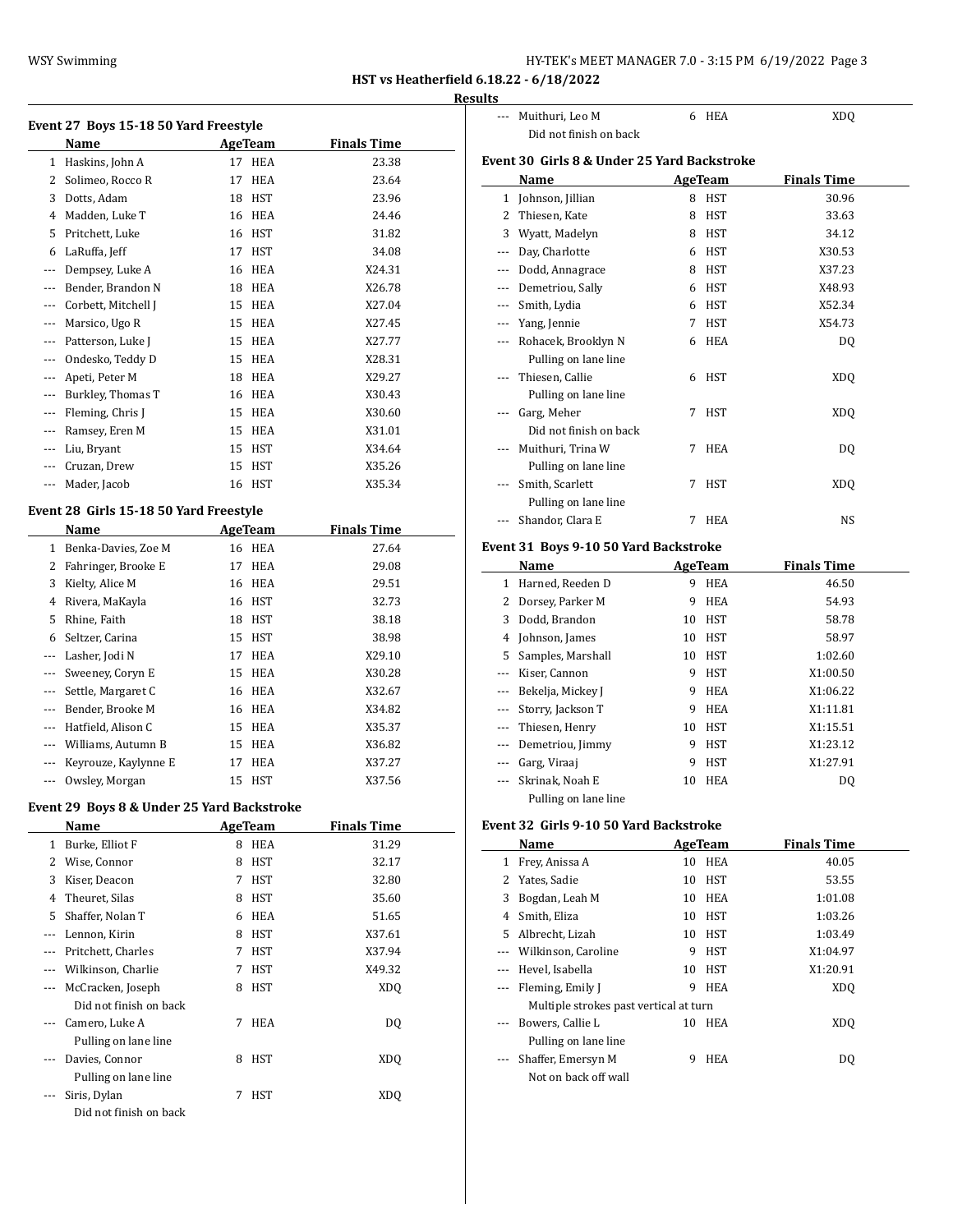| HY-TEK's MEET MANAGER 7.0 - 3:15 PM 6/19/2022 Page 4 |  |  |  |
|------------------------------------------------------|--|--|--|
|------------------------------------------------------|--|--|--|

4 Haslup, Nick 17 HST 42.70

**HST vs Heatherfield 6.18.22 - 6/18/2022**

#### **Results**

 $\frac{1}{2}$ 

|              | Event 33 Boys 11-12 50 Yard Backstroke         |    |                   |                    |
|--------------|------------------------------------------------|----|-------------------|--------------------|
|              | Name                                           |    | AgeTeam           | <b>Finals Time</b> |
|              | 1 Lennon, Patrick                              |    | 12 HST            | 49.71              |
|              | 2 McCloskey, Alex J                            |    | 11 HEA            | 50.67              |
|              | 3 Patti, Crosby A                              |    | 11 HEA            | 1:00.51            |
|              | 4 Hoppes, Eli                                  |    | 11 HST            | 1:00.54            |
|              | 5 Jobes, Garrett                               |    | 11 HST            | 1:05.84            |
|              | 6 Parker, Landon J                             |    | 11 HEA            | 1:09.26            |
|              | --- Endlich, Lincoln                           |    | 12 HST            | X48.20             |
|              | --- Everett, Shane                             |    | 12 HST            | X1:35.55           |
|              | Event 34 Girls 11-12 50 Yard Backstroke        |    |                   |                    |
|              | Name                                           |    | <b>AgeTeam</b>    | <b>Finals Time</b> |
|              | 1 Crawford, Cara E                             |    | 12 HEA            | 39.27              |
|              | 2 Sowers, Lexie R                              |    | 11 HEA            | 44.33              |
|              | 3 Bowden, Claire P                             |    | 11 HEA            | 44.52              |
|              | 4 Weeter, Kathryn                              |    | 11 HST            | 53.85              |
|              | 5 Kiser, Maddox                                |    | 11 HST            | 54.40              |
|              | 6 Clouser, Adelaide                            |    | 11 HST            | 56.75              |
|              | --- Muithuri, Nikita W                         |    | 12 HEA            | X48.35             |
|              | --- Harrison, Nicolette S                      |    | 11 HEA            | X51.36             |
|              | --- Shyk, Jane R                               |    | 11 HEA            | X52.87             |
|              | --- Katzenmoyer, Maggie A                      |    | 12 HEA            | X53.89             |
|              | --- Demetriou, Melanie                         |    | 12 HST            | X58.27             |
|              | --- Schroeder, CC C                            |    | 12 HEA            | X1:04.57           |
|              | --- Nasuta, Izzy A                             |    | 11 HEA            | X1:08.19           |
|              | --- Yang, Rachel                               | 12 | HST               | X1:08.25           |
|              | --- Bentley, Riley M                           |    | 12 HEA            | XDQ                |
|              | Multiple strokes past vertical at turn         |    |                   |                    |
|              |                                                |    |                   |                    |
|              | Event 35 Boys 13-14 50 Yard Backstroke         |    |                   |                    |
|              | Name                                           |    | <b>AgeTeam</b>    | <b>Finals Time</b> |
|              | 1 Shyk, Ian C                                  |    | 14 HEA            | 30.93              |
|              | 2 Bowden, Lane K                               |    | 14 HEA            | 32.39              |
|              | 3 Sowers, Ryan A                               |    | 14 HEA            | 35.99              |
|              | 4 Demetriou, Joey                              |    | 14 HST            | 46.41              |
|              | 5 Strite, Mason                                |    | 13 HST            | 58.38              |
|              | --- Patti, Isak V                              |    | 14 HEA            | X42.08             |
|              | --- Santiago, Jose F                           |    | 14 HEA            | X1:11.14           |
|              |                                                |    |                   |                    |
|              | Event 36 Girls 13-14 50 Yard Backstroke        |    |                   |                    |
|              | Name                                           |    | AgeTeam           | <b>Finals Time</b> |
|              | 1 Wallace, Layla                               |    | 14 HST            | 32.47              |
| $\mathbf{2}$ | Crawford, Elizabeth C                          | 14 | <b>HEA</b>        | 33.79              |
|              | 3 Pegher, Mia                                  |    | 14 HST            | 34.43              |
| 4            | Spreha, Hannah G                               |    | 14 HEA            | 36.43              |
| 5            | Monahan, Riley J                               |    | 14 HEA            | 36.71              |
|              |                                                | 14 | HST               | 44.64              |
| $\sim$       | 6 Weeter, Madelyn                              | 13 | HEA               | X38.95             |
|              | Silot, Kimberly P                              | 13 |                   |                    |
|              | --- Hatfield, Erin M                           | 13 | HEA<br><b>HEA</b> | X41.19             |
|              | --- Skrinak, Samantha S                        |    |                   | X43.48             |
|              | --- Eshelman, Marina M                         | 14 | HEA               | X43.74             |
|              | --- Muithuri, Syesha W                         | 13 | HEA               | X49.76             |
|              | Event 37 Boys 15-18 50 Yard Backstroke<br>Name |    | <b>AgeTeam</b>    | <b>Finals Time</b> |

2 Hancock, Lucas D 17 HEA 29.02 3 Solimeo, Rocco R 17 HEA 29.57

| 5              | Liu, Bryant                                 | 15 | <b>HST</b>     | 43.86              |  |
|----------------|---------------------------------------------|----|----------------|--------------------|--|
| 6              | Cruzan, Drew                                | 15 | <b>HST</b>     | 46.07              |  |
|                | Madden, Luke T                              | 16 | HEA            | X31.57             |  |
| ---            | Apeti, Peter M                              | 18 | <b>HEA</b>     | X35.85             |  |
| ---            | Fleming, Chris J                            | 15 | <b>HEA</b>     | X38.91             |  |
| ---            | Burkley, Thomas T                           | 16 | <b>HEA</b>     | X39.56             |  |
| ---            | Ramsey, Eren M                              | 15 | <b>HEA</b>     | X43.14             |  |
| ---            | Mader, Jacob                                | 16 | <b>HST</b>     | X47.08             |  |
| ---            | LaRuffa, Jeff                               | 17 | <b>HST</b>     | X47.19             |  |
|                | Event 38 Girls 15-18 50 Yard Backstroke     |    |                |                    |  |
|                | Name                                        |    | <b>AgeTeam</b> | <b>Finals Time</b> |  |
| $\mathbf{1}$   | Stubbe, Elayna L                            | 16 | <b>HEA</b>     | 32.19              |  |
| 2              | Sweeney, Coryn E                            | 15 | <b>HEA</b>     | 34.49              |  |
| 3              | Lasher, Jodi N                              | 17 | <b>HEA</b>     | 35.40              |  |
| $\overline{4}$ | Theuret, Hannah                             | 15 | <b>HST</b>     | 35.83              |  |
| 5              | Wrightstone, Mallorie                       | 16 | <b>HST</b>     | 41.93              |  |
| 6              | Rhine, Faith                                | 18 | <b>HST</b>     | 45.58              |  |
| ---            | Kielty, Alice M                             | 16 | HEA            | X36.12             |  |
| ---            | Settle, Margaret C                          | 16 | <b>HEA</b>     | X41.15             |  |
| ---            | Owsley, Morgan                              | 15 | <b>HST</b>     | X43.73             |  |
| ---            | Rivera, MaKayla                             | 16 | <b>HST</b>     | X44.35             |  |
| ---            | Keyrouze, Kaylynne E                        | 17 | <b>HEA</b>     | X45.90             |  |
| ---            | Bender, Brooke M                            | 16 | <b>HEA</b>     | X46.37             |  |
| ---            | Seltzer, Carina                             | 15 | HST            | X51.32             |  |
|                | Event 39 Boys 10 & Under 100 Yard Freestyle |    |                |                    |  |
|                |                                             |    |                |                    |  |

# 

|    | Name              |         |    | AgeTeam    | <b>Finals Time</b> |
|----|-------------------|---------|----|------------|--------------------|
| 1  | Harned, Reeden D  |         | 9  | <b>HEA</b> | 1:31.99            |
|    | 40.95             | 1:31.99 |    |            |                    |
| 2  | Dodd, Brandon     |         | 10 | <b>HST</b> | 1:49.83            |
|    | 52.16             | 1:49.83 |    |            |                    |
| 3  | Johnson, James    |         | 10 | <b>HST</b> | 1:51.69            |
|    | 52.76             | 1:51.69 |    |            |                    |
| 4  | Skrinak, Noah E   |         | 10 | <b>HEA</b> | 1:57.02            |
|    | 52.76             | 1:57.02 |    |            |                    |
| 5. | Barrios, Julian A |         | 10 | <b>HEA</b> | 2:20.24            |
|    | 1:02.09           | 2:20.24 |    |            |                    |
| 6  | Thiesen, Henry    |         | 10 | <b>HST</b> | 2:29.65            |
|    | Samples, Marshall |         | 10 | HST        | X50.70             |
|    | Kiser, Cannon     |         | 9  | <b>HST</b> | X2:04.26           |
|    | 56.56             | 2:04.26 |    |            |                    |

## **Event 40 Girls 10 & Under 100 Yard Freestyle**

|    | Name               |         |    | AgeTeam    | <b>Finals Time</b> |
|----|--------------------|---------|----|------------|--------------------|
| 1  | Frey, Anissa A     |         | 10 | <b>HEA</b> | 1:19.53            |
|    | 38.39              | 1:19.53 |    |            |                    |
|    | 2 Harned, Vivian I |         | 9  | <b>HEA</b> | 1:23.59            |
|    | 37.87              | 1:23.59 |    |            |                    |
| 3  | Shaffer, Emersyn M |         | 9  | <b>HEA</b> | 1:44.39            |
|    | 45.85              | 1:44.39 |    |            |                    |
| 4  | Yates, Sadie       |         | 10 | <b>HST</b> | 1:49.18            |
| 5. | Wise, Madison      |         | 10 | <b>HST</b> | 1:52.05            |
|    | 51.50              | 1:52.05 |    |            |                    |
| 6  | Smith, Eliza       |         | 10 | HST        | 1:54.72            |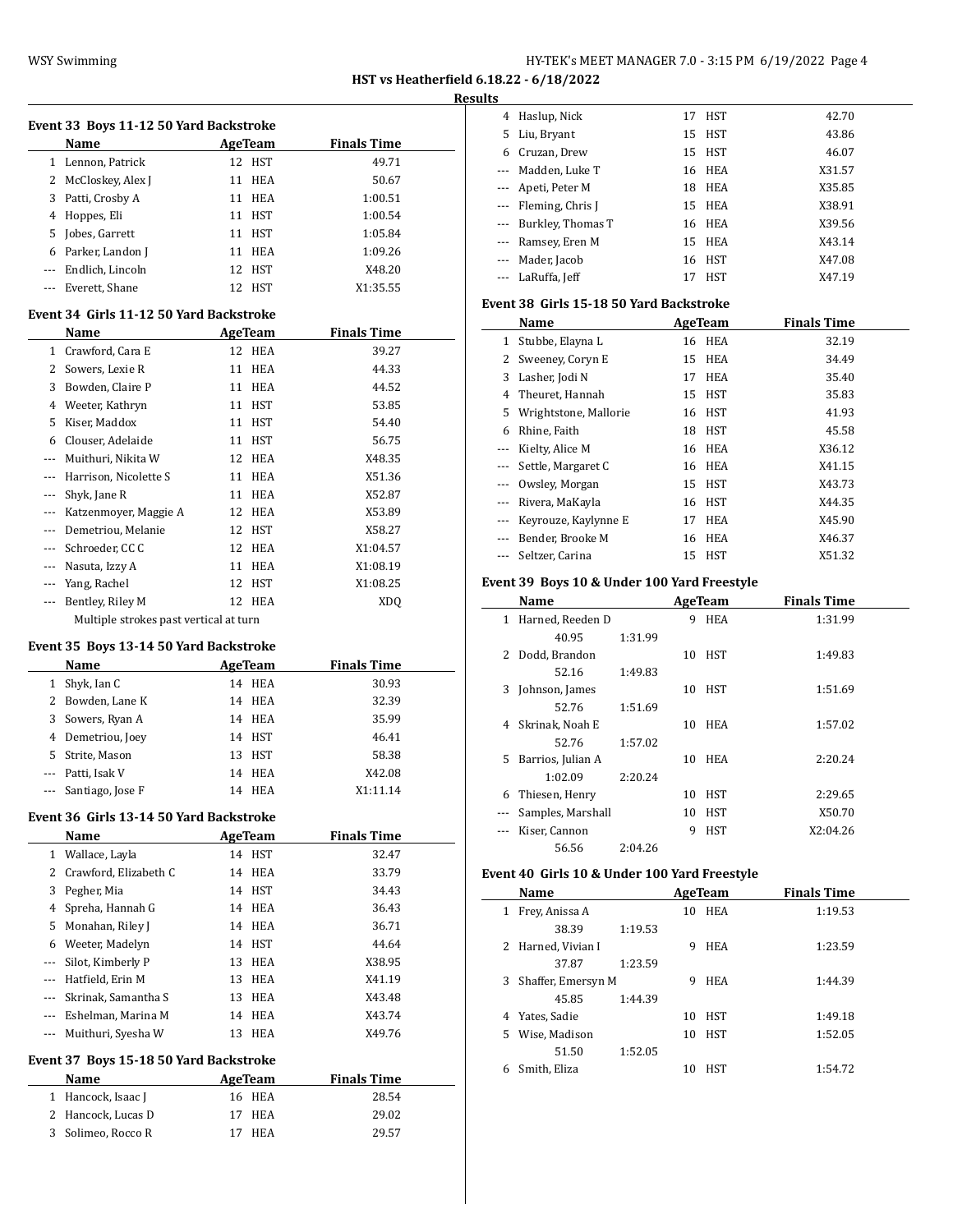| HY-TEK's MEET MANAGER 7.0 - 3:15 PM 6/19/2022 Page 5 |  |  |  |
|------------------------------------------------------|--|--|--|
|------------------------------------------------------|--|--|--|

 $\overline{\phantom{0}}$ 

#### **Results**

|    | <b>Name</b>                             |         | AgeTeam        | <b>Finals Time</b> |
|----|-----------------------------------------|---------|----------------|--------------------|
|    | 1 Sweeney, Nathan J                     |         | 12 HEA         | 1:03.23            |
|    | 30.00                                   | 1:03.23 |                |                    |
|    | 2 Spreha, Cole M                        |         | 11 HEA         | 1:25.38            |
|    | 39.44                                   | 1:25.38 |                |                    |
| 3  | Lennon, Patrick                         |         | 12 HST         | 1:37.49            |
|    | 4 Patti, Crosby A                       |         | 11 HEA         | 1:53.52            |
| 5. | Wyatt, Liam                             |         | 11 HST         | 1:56.44            |
|    | 54.20                                   | 1:56.44 |                |                    |
|    | Event 42 Girls 11-12 100 Yard Freestyle |         |                |                    |
|    | Name                                    |         | <b>AgeTeam</b> | <b>Finals Time</b> |
|    | 1 Sowers, Lexie R                       |         | 11 HEA         | 1:22.49            |
|    | 39.21                                   | 1:22.49 |                |                    |
|    | 2 Evans, Rebecca H                      |         | 11 HEA         | 1:23.12            |
|    | 38.34                                   | 1:23.12 |                |                    |
|    | 3 Burke, Mina J                         |         | 11 HEA         | 1:27.92            |
|    | 40.89                                   | 1:27.92 |                |                    |
|    | 4 Cruzan, Moriah                        |         | 12 HST         | 1:28.58            |
|    | 40.19                                   | 1:28.58 |                |                    |
|    | 5 Kiser, Maddox                         |         | 11 HST         | 1:34.32            |
|    | 43.64                                   | 1:34.32 |                |                    |
|    | 6 Smith, Grace                          |         | 12 HST         | 1:44.21            |
|    | 48.20                                   | 1:44.21 |                |                    |
|    | Demetriou, Melanie                      |         | 12 HST         | X2:00.00           |

# 49.76 2:00.00 **Event 43 Boys 13-14 100 Yard Freestyle**

| Name                 |         | AgeTeam   | <b>Finals Time</b> |  |
|----------------------|---------|-----------|--------------------|--|
| Shyk, Ian C<br>1     |         | 14 HEA    | 57.52              |  |
| 27.55                | 57.52   |           |                    |  |
| 2 Edwards, Seth T    |         | 13 HEA    | 57.96              |  |
| 27.67                | 57.96   |           |                    |  |
| 3 Sowers, Ryan A     |         | 14 HEA    | 1:06.48            |  |
| 31.64                | 1:06.48 |           |                    |  |
| Demetriou, Joey<br>4 |         | HST<br>14 | 1:24.95            |  |
| 39.70                | 1:24.95 |           |                    |  |

## **Event 44 Girls 13-14 100 Yard Freestyle**

|              | Name                  |         | <b>AgeTeam</b> | <b>Finals Time</b> |
|--------------|-----------------------|---------|----------------|--------------------|
| $\mathbf{1}$ | Rhine, Elizabeth      |         | 14 HST         | 1:03.34            |
|              | 31.30                 | 1:03.34 |                |                    |
|              | 2 Wallace, Layla      |         | 14 HST         | 1:03.59            |
|              | 31.55                 | 1:03.59 |                |                    |
| 3            | McShane, Mia G        |         | 13 HEA         | 1:06.12            |
|              | 31.76                 | 1:06.12 |                |                    |
| 4            | Crawford, Elizabeth C |         | 14 HEA         | 1:06.33            |
|              | 32.00                 | 1:06.33 |                |                    |
| 5.           | Monahan, Riley J      |         | 14 HEA         | 1:06.41            |
|              | 31.91                 | 1:06.41 |                |                    |
| 6            | Pritchett, Keira      |         | 14 HST         | 1:20.09            |
|              | 37.12                 | 1:20.09 |                |                    |
|              | Spreha, Hannah G      |         | 14 HEA         | X1:07.41           |
|              | 32.41                 | 1:07.41 |                |                    |
|              | Silot, Kimberly P     |         | 13 HEA         | X1:14.24           |
|              | 34.21                 | 1:14.24 |                |                    |

|              | Event 45 Boys 15-18 100 Yard Freestyle  |                |                    |  |
|--------------|-----------------------------------------|----------------|--------------------|--|
|              | <b>Name</b>                             | AgeTeam        | <b>Finals Time</b> |  |
|              | 1 Haskins, John A                       | 17 HEA         | 51.49              |  |
|              | 24.70<br>51.49                          |                |                    |  |
|              | 2 Dotts, Adam                           | 18 HST         | 52.26              |  |
|              | 25.34<br>52.26                          |                |                    |  |
| 3            | Hancock, Lucas D                        | 17 HEA         | 54.15              |  |
|              |                                         |                |                    |  |
|              | 25.22<br>54.15                          |                |                    |  |
| 4            | Samples, Liam                           | 15 HST         | 1:04.74            |  |
|              | 30.71<br>1:04.74                        |                |                    |  |
| 5            | Haslup, Nick                            | 17 HST         | 1:11.76            |  |
|              | 34.57<br>1:11.76                        |                |                    |  |
| ---          | Kothe, Ryan G                           | 18 HEA         | X55.98             |  |
|              | 26.62<br>55.98                          |                |                    |  |
|              | Dempsey, Luke A                         | 16 HEA         | X58.91             |  |
|              | 27.91<br>58.91                          |                |                    |  |
| ---          | Bender, Brandon N                       | 18 HEA         | X1:01.12           |  |
|              | 28.03<br>1:01.12                        |                |                    |  |
|              | Ondesko, Teddy D                        | 15 HEA         | X1:01.13           |  |
|              | 29.00<br>1:01.13                        |                |                    |  |
| ---          | Marsico, Ugo R                          | 15 HEA         | X1:01.26           |  |
|              | 29.79<br>1:01.26                        |                |                    |  |
| ---          | Patterson, Luke J                       | 15 HEA         | X1:01.75           |  |
|              | Corbett, Mitchell J                     | 15 HEA         | X1:02.96           |  |
|              | 30.53<br>1:02.96                        |                |                    |  |
|              |                                         |                |                    |  |
|              | Burkley, Thomas T                       | 16 HEA         | X1:10.60           |  |
|              | 31.92<br>1:10.60                        |                |                    |  |
| ---          | Fleming, Chris J                        | 15 HEA         | X1:12.61           |  |
|              | --- LaRuffa, Jeff                       | 17 HST         | X1:20.85           |  |
|              | 39.53<br>1:20.85                        |                |                    |  |
| ---          | Mader, Jacob                            | 16 HST         | X1:24.17           |  |
|              | 37.78<br>1:24.17                        |                |                    |  |
|              | Liu, Bryant                             | 15 HST         | X1:24.38           |  |
|              | --- Cruzan, Drew                        | 15 HST         | X1:25.64           |  |
|              | 39.72<br>1:25.64                        |                |                    |  |
|              | Hancock, Isaac J                        | 16 HEA         | NS                 |  |
|              |                                         |                |                    |  |
|              | Event 46 Girls 15-18 100 Yard Freestyle |                |                    |  |
|              | <b>Name</b>                             | <b>AgeTeam</b> | <b>Finals Time</b> |  |
|              | 1 Benka-Davies, Zoe M                   | 16 HEA         | 1:01.59            |  |
|              | 29.16<br>1:01.59                        |                |                    |  |
| $\mathbf{2}$ | Duffy, Emma R                           | 16 HEA         | 1:04.90            |  |
|              | 30.66<br>1:04.90                        |                |                    |  |
| 3            | Shultz, Hilary                          | 18 HST         | 1:05.55            |  |
|              | 31.55<br>1:05.55                        |                |                    |  |
| 4            | Kielty, Alice M                         | 16 HEA         | 1:07.95            |  |
|              | 32.04<br>1:07.95                        |                |                    |  |
|              | 5 Wrightstone, Mallorie                 | 16 HST         | 1:17.77            |  |
|              | 36.12<br>1:17.77                        |                |                    |  |
|              | 6 Rhine, Faith                          | 18 HST         | 1:28.18            |  |
|              | 41.08<br>1:28.18                        |                |                    |  |
| ---          | Hatfield, Alison C                      | 15 HEA         | X1:20.18           |  |
|              | 37.53<br>1:20.18                        |                |                    |  |
|              | Keyrouze, Kaylynne E                    | 17 HEA         | X1:30.88           |  |
|              | 42.20<br>1:30.88                        |                |                    |  |
|              |                                         |                |                    |  |
|              | --- Williams, Autumn B                  | 15 HEA         | X1:34.72           |  |
|              | 42.30<br>1:34.72                        |                |                    |  |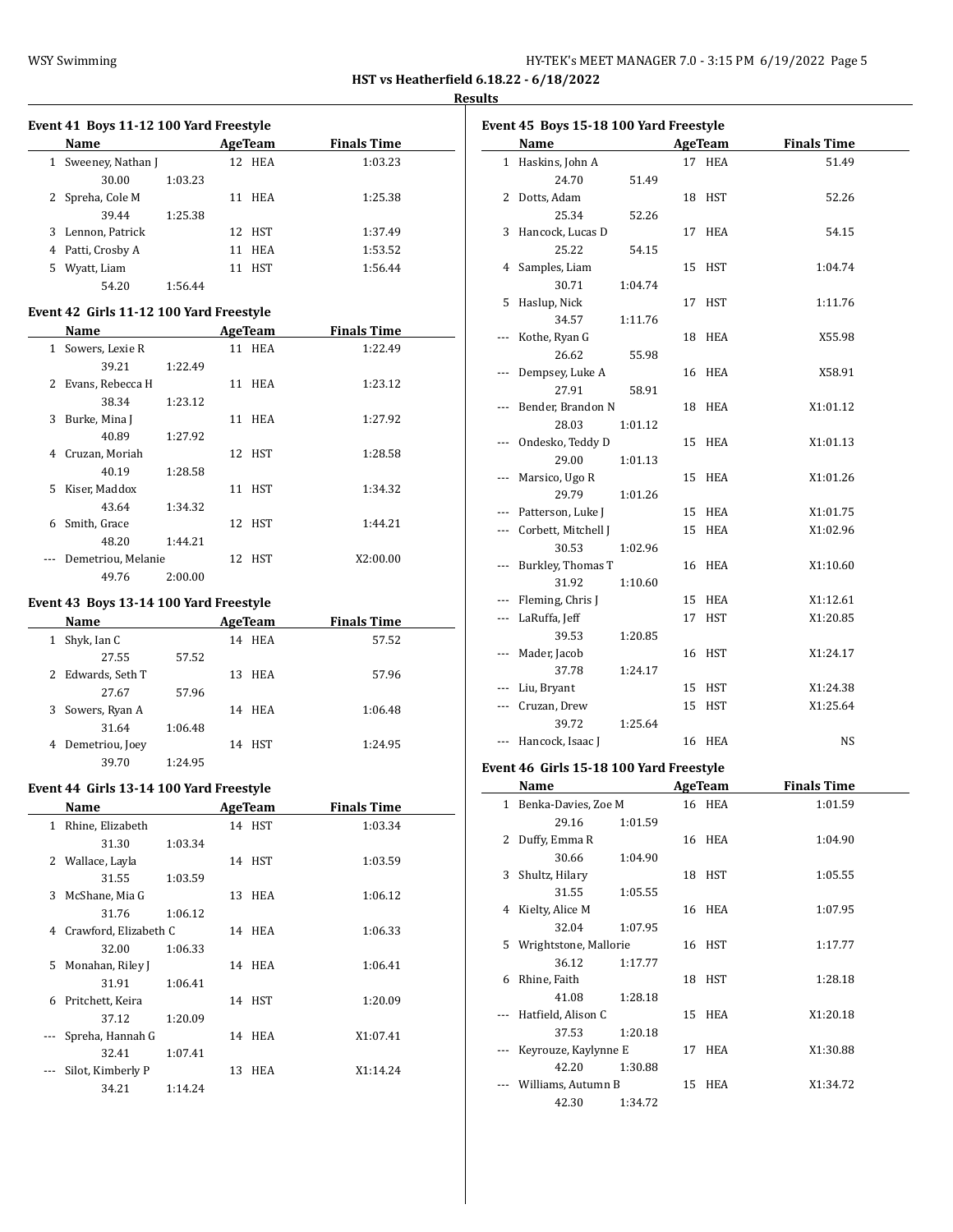# **Results Event 47 Boys 8 & Under 25 Yard Breaststroke Name Age Team Finals Time** 1 Pritchett, Charles 7 HST 39.10 --- Rohacek, Logan J 8 HEA DQ Incomplete stroke cycle other than one pull followed by one kick **Event 48 Girls 8 & Under 25 Yard Breaststroke Name Age Team Finals Time** 1 Evans, Annabelle N 8 HEA 26.31 **Event 49 Boys 9-10 50 Yard Breaststroke Name AgeTeam Finals Time** 1 Barrios, Julian A 10 HEA 1:05.50 2 Bekelja, Mickey J 9 HEA 1:20.13 3 Demetriou, Jimmy 9 HST 1:40.38 --- Dorsey, Parker M 9 HEA DQ Hands brought beyond the hipline during stroke **Event 50 Girls 9-10 50 Yard Breaststroke Name Age Team Finals Time** 1 Harned, Vivian I 9 HEA 48.68 2 Bowers, Callie L 10 HEA 58.44 3 Wise, Madison 10 HST 1:01.30 --- Bogdan, Leah M 10 HEA X1:01.62 --- Wilkinson, Caroline 9 HST DQ Incomplete stroke cycle other than one pull followed by one kick --- Micklewright, Mackenzie L 9 HEA DQ Alternating Kick **Event 51 Boys 11-12 50 Yard Breaststroke Name AgeTeam Finals Time** 1 Lennon, Patrick 12 HST 48.19 2 Spreha, Cole M 11 HEA 55.69 3 McCloskey, Alex J 11 HEA 57.09 4 Wyatt, Liam 11 HST 1:04.06 --- Hoppes, Eli 11 HST DQ One hand touch **Event 52 Girls 11-12 50 Yard Breaststroke Name Age Team Finals Time** 1 Crawford, Cara E 12 HEA 43.92 2 Cruzan, Moriah 12 HST 44.49 3 Bowden, Claire P 11 HEA 45.09 4 Harrison, Nicolette S 11 HEA 49.23 5 Clouser, Adelaide 11 HST 1:04.21 6 Yang, Rachel 12 HST 1:13.86 --- Katzenmoyer, Maggie A 12 HEA X51.42 --- Muithuri, Nikita W 12 HEA X51.60 --- Schroeder, CC C 12 HEA XDQ Hands brought beyond the hipline during stroke **Event 53 Boys 13-14 50 Yard Breaststroke Name AgeTeam Finals Time** 1 Duffy, RJ J 13 HEA 31.69 2 Bowden, Lane K 14 HEA 37.56 3 Patti, Isak V 14 HEA 39.58

4 Strite, Mason 13 HST 55.00

|         | Event 54 Girls 13-14 50 Yard Breaststroke |    |            |                    |  |
|---------|-------------------------------------------|----|------------|--------------------|--|
|         | Name                                      |    | AgeTeam    | <b>Finals Time</b> |  |
| 1       | Rhine, Elizabeth                          | 14 | HST        | 37.76              |  |
| 2       | Melville, Madeline S                      |    | 14 HEA     | 41.88              |  |
| 3       | Kielty, Helen M                           |    | 14 HEA     | 42.84              |  |
| 4       | Reese, Kendall O                          | 14 | HEA        | 43.78              |  |
| 5.      | Pritchett, Keira                          |    | 14 HST     | 45.25              |  |
| 6       | Weeter, Madelyn                           |    | 14 HST     | 53.56              |  |
|         | McShane, Mia G                            | 13 | <b>HEA</b> | X42.32             |  |
| $---$   | Skrinak, Samantha S                       |    | 13 HEA     | X43.62             |  |
| ---     | Hatfield, Erin M                          | 13 | <b>HEA</b> | X44.91             |  |
|         | Bogdan, Rachel L                          | 14 | HEA        | X46.50             |  |
| $- - -$ | Eshelman, Marina M                        |    | 14 HEA     | X47.19             |  |
|         | Muithuri, Syesha W                        | 13 | HEA        | X54.25             |  |

#### **Event 55 Boys 15-18 50 Yard Breaststroke**

|   | Name                | AgeTeam |            | <b>Finals Time</b> |
|---|---------------------|---------|------------|--------------------|
| 1 | Haskins, John A     | 17      | <b>HEA</b> | 30.40              |
|   | Dotts. Adam         | 18      | <b>HST</b> | 30.49              |
| 3 | Dotts, Benjamin     |         | 16 HST     | 33.69              |
|   | 4 Kothe, Ryan G     | 18      | HEA        | 34.63              |
|   | 5 Patterson, Luke J |         | 15 HEA     | 35.65              |
| 6 | Pritchett, Luke     |         | 16 HST     | 44.57              |
|   | --- Marsico, Ugo R  |         | 15 HEA     | X35.34             |
|   | --- Ramsey, Eren M  | 15      | HEA        | X39.35             |

#### **Event 56 Girls 15-18 50 Yard Breaststroke**

|              | Name                                       |    | <b>AgeTeam</b> | <b>Finals Time</b> |
|--------------|--------------------------------------------|----|----------------|--------------------|
| 1            | Duffy, Emma R                              | 16 | <b>HEA</b>     | 34.46              |
| 2            | Strite, Molly                              | 16 | <b>HST</b>     | 37.18              |
| 3            | Fahringer, Brooke E                        | 17 | <b>HEA</b>     | 37.82              |
| 4            | Lasher, Jodi N                             | 17 | <b>HEA</b>     | 39.37              |
| 5            | Wrightstone, Mallorie                      | 16 | <b>HST</b>     | 44.32              |
| 6            | Theuret, Hannah                            | 15 | <b>HST</b>     | 44.59              |
| ---          | Hatfield, Alison C                         | 15 | <b>HEA</b>     | X44.99             |
| ---          | Owsley, Morgan                             | 15 | <b>HST</b>     | X45.03             |
| ---          | Williams, Autumn B                         | 15 | <b>HEA</b>     | X47.85             |
|              | Bender, Brooke M                           | 16 | HEA            | X48.19             |
| ---          | Settle, Margaret C                         | 16 | HEA            | X52.74             |
| ---          | Seltzer, Carina                            | 15 | <b>HST</b>     | X58.57             |
|              | Event 57 Boys 8 & Under 25 Yard Butterfly  |    |                |                    |
|              | Name                                       |    | <b>AgeTeam</b> | <b>Finals Time</b> |
|              | 1 Burke, Elliot F                          | 8  | <b>HEA</b>     | 27.49              |
| 2            | Rohacek, Logan J                           | 8  | <b>HEA</b>     | 28.70              |
|              | Event 58 Girls 8 & Under 25 Yard Butterfly |    |                |                    |
|              | Name                                       |    | <b>AgeTeam</b> | <b>Finals Time</b> |
|              | 1 Evans, Annabelle N                       | 8  | HEA            | 20.93              |
|              | Event 60 Girls 9-10 50 Yard Butterfly      |    |                |                    |
|              | Name                                       |    | AgeTeam        | <b>Finals Time</b> |
| 1            | Frey, Anissa A                             | 10 | <b>HEA</b>     | 42.52              |
| 2            | Phaeton, Abigail                           | 10 | HEA            | 45.77              |
|              |                                            |    |                |                    |
|              | Event 61 Boys 11-12 50 Yard Butterfly      |    |                |                    |
|              | Name                                       |    | <b>AgeTeam</b> | <b>Finals Time</b> |
| $\mathbf{1}$ | Sweeney, Nathan J                          | 12 | <b>HEA</b>     | 31.17              |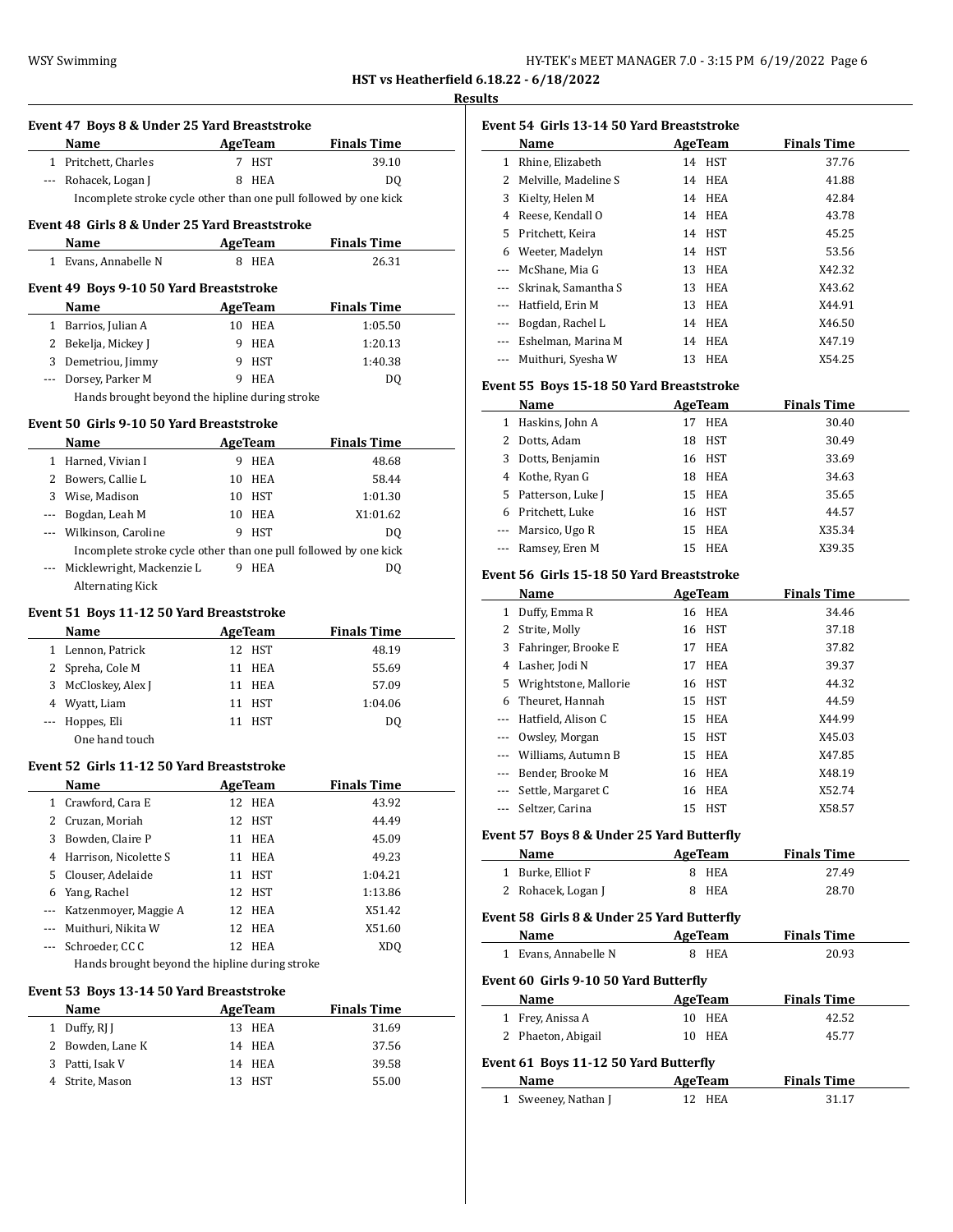**Results**

|                | Event 62 Girls 11-12 50 Yard Butterfly                    |                |                          |                                              |
|----------------|-----------------------------------------------------------|----------------|--------------------------|----------------------------------------------|
|                | Name                                                      |                | <b>AgeTeam</b>           | <b>Finals Time</b>                           |
|                | 1 Eshelman, Phoebe N                                      |                | 12 HEA                   | 38.68                                        |
|                | 2 Evans, Rebecca H                                        |                | 11 HEA                   | 38.90                                        |
|                | 3 Burke, Mina J                                           |                | 11 HEA                   | 43.35                                        |
|                | 4 Weeter, Kathryn                                         |                | 11 HST                   | 56.93                                        |
|                | 5 Smith, Grace                                            |                | 12 HST                   | 56.97                                        |
|                |                                                           |                |                          |                                              |
|                | Event 63 Boys 13-14 50 Yard Butterfly<br>Name             |                |                          | <b>Finals Time</b>                           |
|                |                                                           |                | <b>AgeTeam</b><br>14 HEA |                                              |
|                | 1 Dempsey, Bobby A                                        |                |                          | 25.46                                        |
|                | 2 Duffy, RJ J                                             |                | 13 HEA                   | 28.88                                        |
|                | 3 Edwards, Seth T                                         |                | 13 HEA                   | 29.30                                        |
|                | Event 64 Girls 13-14 50 Yard Butterfly                    |                |                          |                                              |
|                | Name                                                      |                | <b>AgeTeam</b>           | <b>Finals Time</b>                           |
|                | 1 Pegher, Mia                                             |                | 14 HST                   | 31.29                                        |
|                | 2 Wallace, Gracie                                         |                | 13 HST                   | 35.10                                        |
| 3              | Spreha, Hannah G                                          |                | 14 HEA                   | 35.33                                        |
|                | 4 Nee, Mia G                                              |                | 14 HEA                   | 35.68                                        |
|                | 5 Monahan, Riley J                                        |                | 14 HEA                   | 35.96                                        |
|                | 6 Pritchett, Keira                                        |                | 14 HST                   | 41.09                                        |
|                | Event 65 Boys 15-18 50 Yard Butterfly                     |                |                          |                                              |
|                | Name                                                      | <b>AgeTeam</b> |                          | <b>Finals Time</b>                           |
|                | 1 Solimeo, Rocco R                                        |                | 17 HEA                   | 26.55                                        |
| 2              | Dotts, Benjamin                                           |                | 16 HST                   | 26.59                                        |
| 3              | Dempsey, Luke A                                           |                | 16 HEA                   | 27.02                                        |
| $\overline{4}$ | Madden, Luke T                                            |                | 16 HEA                   | 27.30                                        |
| 5              | Samples, Liam                                             |                | 15 HST                   | 33.07                                        |
| 6              | Haslup, Nick                                              |                | 17 HST                   | 40.54                                        |
| ---            | Bender, Brandon N                                         |                | 18 HEA                   | X29.93                                       |
| ---            | Apeti, Peter M                                            |                | 18 HEA                   | X30.31                                       |
| ---            | Corbett, Mitchell J                                       |                | 15 HEA                   | X31.40                                       |
| ---            | Ondesko, Teddy D                                          |                | 15 HEA                   | X31.81                                       |
|                | Event 66 Girls 15-18 50 Yard Butterfly                    |                |                          |                                              |
|                | Name                                                      |                | AgeTeam                  | <b>Finals Time</b>                           |
|                | 1 Stubbe, Elayna L                                        |                | 16 HEA                   | 29.45                                        |
|                | 2 Benka-Davies, Zoe M                                     |                | 16 HEA                   | 31.13                                        |
| *3             | Shultz, Hilary                                            | 18             | HST                      | 32.47                                        |
| *3             | Sweeney, Coryn E                                          | 15             | HEA                      | 32.47                                        |
| 5              | Rivera, MaKayla                                           | 16             | HST                      | 35.33                                        |
| 6              | Strite, Molly                                             | 16             | HST                      | 36.58                                        |
|                |                                                           |                |                          |                                              |
|                | Event 67 Boys 8 & Under 100 Yard Freestyle Relay          |                |                          |                                              |
|                | Team<br><b>HST</b>                                        |                | Relay                    | <b>Finals Time</b>                           |
| 1              |                                                           |                | A                        | 2:00.60                                      |
|                | 1) Wise, Connor 8                                         |                |                          | 2) Theuret, Silas 8                          |
|                | 3) Kiser, Deacon 7                                        |                |                          | 4) Pritchett, Charles 7                      |
| 2              | 59.04<br>2:00.60<br>HEA                                   |                | A                        | 2:02.15                                      |
|                | 1) Camero, Luke A 7                                       |                |                          |                                              |
|                | 3) Rohacek, Logan J 8                                     |                |                          | 2) Muithuri, Leo M 6<br>4) Burke, Elliot F 8 |
|                | 1:24.56<br>2:02.15                                        |                |                          |                                              |
|                | HST                                                       |                | B                        | DQ                                           |
|                | Stroke Infraction swimmer #3: Pulling on lane line - Misc |                |                          |                                              |
|                | 1) McCracken, Joseph 8                                    |                |                          | 2) Wilkinson, Charlie 7                      |
|                | 3) Siris, Dylan 7                                         |                |                          | 4) Davies, Connor 8                          |
|                |                                                           |                |                          |                                              |

|   | Event 68 Girls 8 & Under 100 Yard Freestyle Relay |       |                         |  |  |  |  |
|---|---------------------------------------------------|-------|-------------------------|--|--|--|--|
|   | Team                                              | Relay | <b>Finals Time</b>      |  |  |  |  |
| 1 | <b>HEA</b>                                        | A     | 2:16.36                 |  |  |  |  |
|   | 1) Woodfield, Olivia J 8                          |       | 2) Cramer, Josie A 7    |  |  |  |  |
|   | 3) Rohacek, Brooklyn N 6                          |       | 4) Evans, Annabelle N 8 |  |  |  |  |
|   | 1:22.37<br>2:16.36                                |       |                         |  |  |  |  |
| 2 | <b>HST</b>                                        | A     | 2:18.00                 |  |  |  |  |
|   | 1) Wyatt, Madelyn 8                               |       | 2) Dodd, Annagrace 8    |  |  |  |  |
|   | 3) Smith, Lydia 6                                 |       | 4) Thiesen, Kate 8      |  |  |  |  |
|   | 2:18.00<br>1:16.66                                |       |                         |  |  |  |  |
| 3 | HST                                               | B     | 2:45.98                 |  |  |  |  |
|   | 1) Johnson, Jillian 8                             |       | 2) Thiesen, Callie 6    |  |  |  |  |
|   | 3) Demetriou, Sally 6                             |       | 4) Day, Charlotte 6     |  |  |  |  |

## **Event 69 Boys 9-10 200 Yard Freestyle Relay**

1:15.01 2:45.98

|   | Team                  |         | Relav   | <b>Finals Time</b>      |  |
|---|-----------------------|---------|---------|-------------------------|--|
| 1 | <b>HEA</b>            |         | A       | 3:14.98                 |  |
|   | 1) Dorsey, Parker M 9 |         |         | 2) Barrios, Julian A 10 |  |
|   | 3) Skrinak, Noah E 10 |         |         | 4) Harned, Reeden D 9   |  |
|   | 46.86                 | 1:49.35 | 2:37.57 | 3:14.98                 |  |
|   | 2 HST                 |         | A       | 3:20.11                 |  |
|   | 1) Johnson, James 10  |         |         | 2) Samples, Marshall 10 |  |
|   | 3) Dodd, Brandon 10   |         |         | 4) Kiser, Cannon 9      |  |
|   | 50.30                 | 1:43.83 | 2:15.59 | 3:20.11                 |  |
| 3 | <b>HST</b>            |         | B       | 4:21.35                 |  |
|   | 1) Garg, Viraaj 9     |         |         | 2) Thiesen, Henry 10    |  |
|   | 3) Demetriou, Jimmy 9 |         |         | 4) Lennon, Kirin 8      |  |
|   |                       | 2:13.73 | 4:21.35 |                         |  |

## **Event 70 Girls 9-10 200 Yard Freestyle Relay**

|    | Team                           |         | Relay                 | <b>Finals Time</b>      |
|----|--------------------------------|---------|-----------------------|-------------------------|
| 1. | <b>HEA</b>                     |         | A                     | 2:35.32                 |
|    | 1) Frey, Anissa A 10           |         |                       | 2) Bowers, Callie L 10  |
|    | 3) Harned, Vivian I 9          |         |                       | 4) Phaeton, Abigail 10  |
|    | 37.37                          | 1:25.22 | 2:07.89               | 2:35.32                 |
|    | 2 HST                          |         | A                     | 3:19.19                 |
|    | 1) Wise, Madison 10            |         | 2) Hevel, Isabella 10 |                         |
|    | 3) Smith, Eliza 10             |         | 4) Yates, Sadie 10    |                         |
|    | 53.33                          | 1:44.18 | 2:38.15               | 3:19.19                 |
| 3  | <b>HEA</b>                     |         | B                     | 3:21.83                 |
|    | 1) Micklewright, Mackenzie L 9 |         | 2) Fleming, Emily J 9 |                         |
|    | 3) Bogdan, Leah M 10           |         |                       | 4) Shaffer, Emersyn M 9 |
|    | 50.12                          | 1:46.94 | 2:41.10               | 3:21.83                 |
|    |                                |         |                       |                         |

# **Event 71 Boys 11-12 200 Yard Freestyle Relay**

|  | Team                                          |         | Relay             | <b>Finals Time</b>      |  |
|--|-----------------------------------------------|---------|-------------------|-------------------------|--|
|  | HEA                                           |         | A                 | 2:58.92                 |  |
|  | 1) Spreha, Cole M 11<br>3) Patti, Crosby A 11 |         |                   | 2) Parker, Landon J 11  |  |
|  |                                               |         |                   | 4) McCloskey, Alex J 11 |  |
|  | 37.92                                         | 1:28.21 | 2:13.58           | 2:58.92                 |  |
|  | HST                                           |         | А                 | 3:11.17                 |  |
|  | 1) Lennon, Patrick 12<br>3) Jobes, Garrett 11 |         | 2) Wyatt, Liam 11 |                         |  |
|  |                                               |         | 4) Hoppes, Eli 11 |                         |  |
|  | 38.87                                         | 1:29.84 | 3:11.17           |                         |  |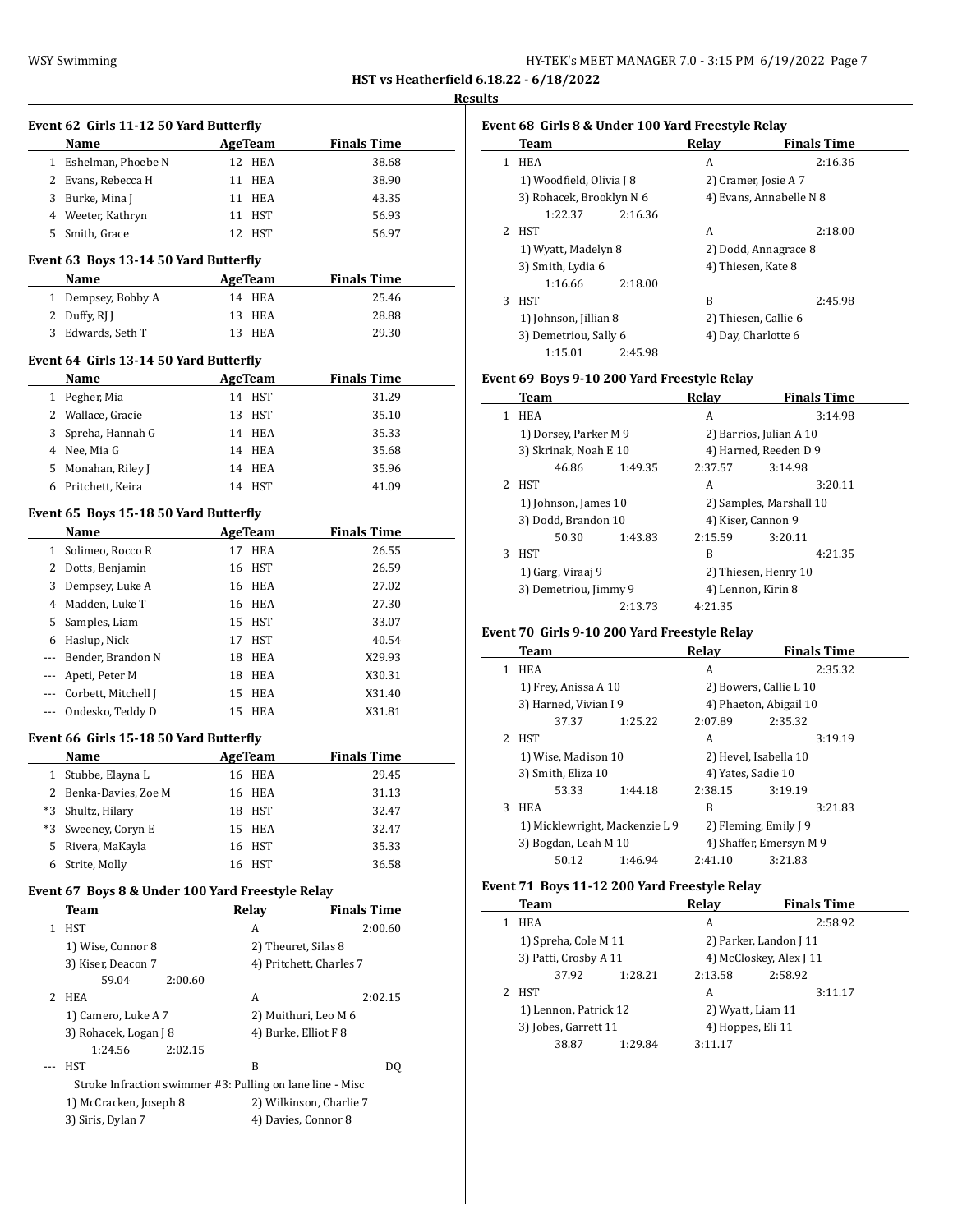$\overline{a}$ 

| HY-TEK's MEET MANAGER 7.0 - 3:15 PM 6/19/2022 Page 8 |  |  |
|------------------------------------------------------|--|--|
|------------------------------------------------------|--|--|

**HST vs Heatherfield 6.18.22 - 6/18/2022**

#### **Results**

## **Event 72 Girls 11-12 200 Yard Freestyle Relay**

|               | Team                                         |         | Relay   | <b>Finals Time</b>          |
|---------------|----------------------------------------------|---------|---------|-----------------------------|
| 1             | <b>HEA</b>                                   |         | A       | 2:22.54                     |
|               | 1) Evans, Rebecca H 11                       |         |         | 2) Bowden, Claire P 11      |
|               | 3) Eshelman, Phoebe N 12<br>40.93<br>1:12.01 |         |         | 4) Crawford, Cara E 12      |
|               |                                              |         | 1:50.56 | 2:22.54                     |
| $\mathcal{L}$ | <b>HEA</b>                                   |         | R       | 2:37.67                     |
|               | 1) Burke, Mina J 11                          |         |         | 2) Harrison, Nicolette S 11 |
|               | 3) Katzenmoyer, Maggie A 12                  |         |         | 4) Sowers, Lexie R 11       |
|               | 38.23                                        | 1:21.22 | 1:59.58 | 2:37.67                     |
| 3             | <b>HST</b>                                   |         | A       | 2:52.18                     |
|               | 1) Kiser, Maddox 11                          |         |         | 2) Clouser, Adelaide 11     |
|               | 3) Smith, Grace 12                           |         |         | 4) Cruzan, Moriah 12        |
|               | 48.85                                        | 1:33.64 | 2:18.15 | 2:52.18                     |
| 4             | <b>HEA</b>                                   |         | C       | x3:17.65                    |
|               | 1) Bentley, Riley M 12                       |         |         | 2) Schroeder, CC C 12       |
|               | 3) Nasuta, Izzy A 11                         |         |         | 4) Muithuri, Nikita W 12    |
|               | 45.28                                        | 1:01.25 | 2:41.52 | 3:17.65                     |
| 5.            | <b>HST</b>                                   |         | B       | 3:33.84                     |
|               | 1) Weeter, Kathryn 11                        |         |         | 2) Demetriou, Melanie 12    |
|               | 3) Albrecht, Lizah 10                        |         |         | 4) Wilkinson, Caroline 9    |
|               | 56.30                                        | 1:44.47 | 3:33.84 |                             |

#### **Event 73 Boys 13-14 200 Yard Freestyle Relay**

|   | Team                    |         | Relav               | <b>Finals Time</b>     |  |
|---|-------------------------|---------|---------------------|------------------------|--|
|   | <b>HEA</b>              |         | B                   | 1:45.65                |  |
|   | 1) Edwards, Seth T 13   |         |                     | 2) Sowers, Ryan A 14   |  |
|   | 3) Bowden, Lane K 14    |         | 4) Duffy, RJ J 13   |                        |  |
|   | 26.48                   | 54.29   | 1:20.46             | 1:45.65                |  |
|   | <b>HEA</b>              |         | A                   | 1:46.88                |  |
|   | 1) Shyk, Ian C 14       |         | 2) Patti, Isak V 14 |                        |  |
|   | 3) Sweeney, Nathan J 12 |         |                     | 4) Dempsey, Bobby A 14 |  |
|   | 26.13                   | 56.21   | 1:23.26             | 1:46.88                |  |
| 3 | <b>HST</b>              |         | A                   | 3:14.18                |  |
|   | 1) Strite, Mason 13     |         |                     | 2) Demetriou, Joey 14  |  |
|   | 3) Endlich, Lincoln 12  |         |                     | 4) Everett, Shane 12   |  |
|   | 53.62                   | 1:29.45 | 3:14.18             |                        |  |

#### **Event 74 Girls 13-14 200 Yard Freestyle Relay**

|   | Team                       |         | Relay                 | <b>Finals Time</b>          |  |
|---|----------------------------|---------|-----------------------|-----------------------------|--|
| 1 | <b>HST</b>                 |         | A                     | 1:55.89                     |  |
|   | 1) Pegher, Mia 14          |         | 2) Wallace, Gracie 13 |                             |  |
|   | 3) Rhine, Elizabeth 14     |         | 4) Wallace, Layla 14  |                             |  |
|   | 29.40                      | 59.55   | 1:55.89               |                             |  |
|   | 2 HEA                      |         | A                     | 2:00.37                     |  |
|   | 1) Spreha, Hannah G 14     |         |                       | 2) Crawford, Elizabeth C 14 |  |
|   | 3) Reese, Kendall 0 14     |         | 4) McShane, Mia G 13  |                             |  |
|   | 30.94                      | 1:00.28 | 1:31.24               | 2:00.37                     |  |
| 3 | <b>HEA</b>                 |         | R                     | 2:05.08                     |  |
|   | 1) Melville, Madeline S 14 |         |                       | 2) Silot, Kimberly P 13     |  |
|   | 3) Kielty, Helen M 14      |         |                       | 4) Monahan, Riley J 14      |  |
|   | 31.40                      | 1:03.31 | 1:35.06               | 2:05.08                     |  |
| 4 | <b>HEA</b>                 |         | C                     | x2:23.62                    |  |
|   | 1) Bogdan, Rachel L 14     |         |                       | 2) Eshelman, Marina M 14    |  |
|   | 3) Muithuri, Syesha W 13   |         |                       | 4) Skrinak, Samantha S 13   |  |
|   | 35.98                      | 1:12.55 | 1:49.85               | 2:23.62                     |  |
|   |                            |         |                       |                             |  |

|  | Event 75 Boys 15 & Over 200 Yard Freestyle Relay |       |                                                  |                         |  |  |  |
|--|--------------------------------------------------|-------|--------------------------------------------------|-------------------------|--|--|--|
|  | Team                                             |       | Relay                                            | <b>Finals Time</b>      |  |  |  |
|  | <b>HEA</b>                                       |       | A                                                | 1:43.47                 |  |  |  |
|  | 1) Madden, Luke T 16<br>3) Kothe, Ryan G 18      |       | 2) Bender, Brandon N 18<br>4) Haskins, John A 17 |                         |  |  |  |
|  |                                                  |       |                                                  |                         |  |  |  |
|  | 24.86                                            | 51.91 | 1:17.47                                          | 1:43.47                 |  |  |  |
|  | <b>HEA</b>                                       |       | B                                                | 1:44.01                 |  |  |  |
|  | 1) Dempsey, Luke A 16<br>3) Marsico, Ugo R 15    |       |                                                  | 2) Patterson, Luke J 15 |  |  |  |
|  |                                                  |       |                                                  | 4) Solimeo, Rocco R 17  |  |  |  |
|  | 26.74                                            | 53.53 | 1:20.38                                          | 1:44.01                 |  |  |  |

3 HST A 1:48.31 1) Dotts, Benjamin 16 2) Haslup, Nick 17 3) Samples, Liam 15 4) Dotts, Adam 18 25.23 55.09 1:24.19 1:48.31 4 HEA C x1:59.66 1) Burkley, Thomas T 16 2) Ramsey, Eren M 15 3) Apeti, Peter M 18 4) Ondesko, Teddy D 15 31.26 1:03.75 1:31.34 1:59.66 5 HST B 2:19.14 1) Pritchett, Luke 16 2) Cruzan, Drew 15 3) Mader, Jacob 16 4) Liu, Bryant 15 32.84 1:07.97 1:45.23 2:19.14

#### **Event 76 Girls 15 & Over 200 Yard Freestyle Relay**

|              | Team                     |         | Relay                       | <b>Finals Time</b>   |  |  |
|--------------|--------------------------|---------|-----------------------------|----------------------|--|--|
| $\mathbf{1}$ | <b>HEA</b>               |         | A                           | 1:55.30              |  |  |
|              | 1) Duffy, Emma R 16      |         | 2) Fahringer, Brooke E 17   |                      |  |  |
|              | 3) Kielty, Alice M 16    |         | 4) Benka-Davies, Zoe M 16   |                      |  |  |
|              | 29.57                    | 58.59   | 1:27.83                     | 1:55.30              |  |  |
| 2            | HST                      |         | A                           | 2:05.07              |  |  |
|              | 1) Strite, Molly 16      |         | 2) Wrightstone, Mallorie 16 |                      |  |  |
|              | 3) Theuret, Hannah 15    |         |                             | 4) Shultz, Hilary 18 |  |  |
|              | 30.49                    | 1:04.65 | 1:36.78                     | 2:05.07              |  |  |
| 3            | <b>HEA</b>               |         | B                           | 2:05.89              |  |  |
|              | 1) Sweeney, Coryn E 15   |         | 2) Settle, Margaret C 16    |                      |  |  |
|              | 3) Bender, Brooke M 16   |         | 4) Lasher, Jodi N 17        |                      |  |  |
|              | 30.90                    | 1:02.88 | 1:37.43                     | 2:05.89              |  |  |
| 4            | <b>HEA</b>               |         | C                           | x2:25.01             |  |  |
|              | 1) Williams, Autumn B 15 |         | 2) Keyrouze, Kaylynne E 17  |                      |  |  |
|              | 3) Hatfield, Erin M 13   |         | 4) Hatfield, Alison C 15    |                      |  |  |
|              | 37.69                    | 1:16.46 | 1:49.73                     | 2:25.01              |  |  |
| 5            | <b>HST</b>               |         | B                           | 2:29.69              |  |  |
|              | 1) Rivera, MaKayla 16    |         | 2) Seltzer, Carina 15       |                      |  |  |
|              | 3) Rhine, Faith 18       |         |                             | 4) Owsley, Morgan 15 |  |  |
|              | 32.87                    | 1:12.32 | 1:50.67                     | 2:29.69              |  |  |

#### **Event 77 Mixed 11-12 200 Yard Medley Relay**

 $\frac{1}{2}$ 

|  | Team                                                |         | Relay   | <b>Finals Time</b>       |  |
|--|-----------------------------------------------------|---------|---------|--------------------------|--|
|  | <b>HEA</b>                                          |         | A       | 2:31.23                  |  |
|  | 1) Crawford, Cara E W12<br>3) Sweeney, Nathan J M12 |         |         | 2) Bowden, Claire P W11  |  |
|  |                                                     |         |         | 4) Spreha, Cole M M11    |  |
|  | 39.27                                               | 1:24.22 | 2:31.23 |                          |  |
|  | <b>HEA</b>                                          |         | B       | 3:03.64                  |  |
|  | 1) Sowers, Lexie R W11<br>3) Evans, Rebecca H W11   |         |         | 2) McCloskey, Alex J M11 |  |
|  |                                                     |         |         | 4) Patti, Crosby A M11   |  |
|  | 43.06                                               | 1:41.95 | 2:20.04 | 3:03.64                  |  |
|  |                                                     |         |         |                          |  |